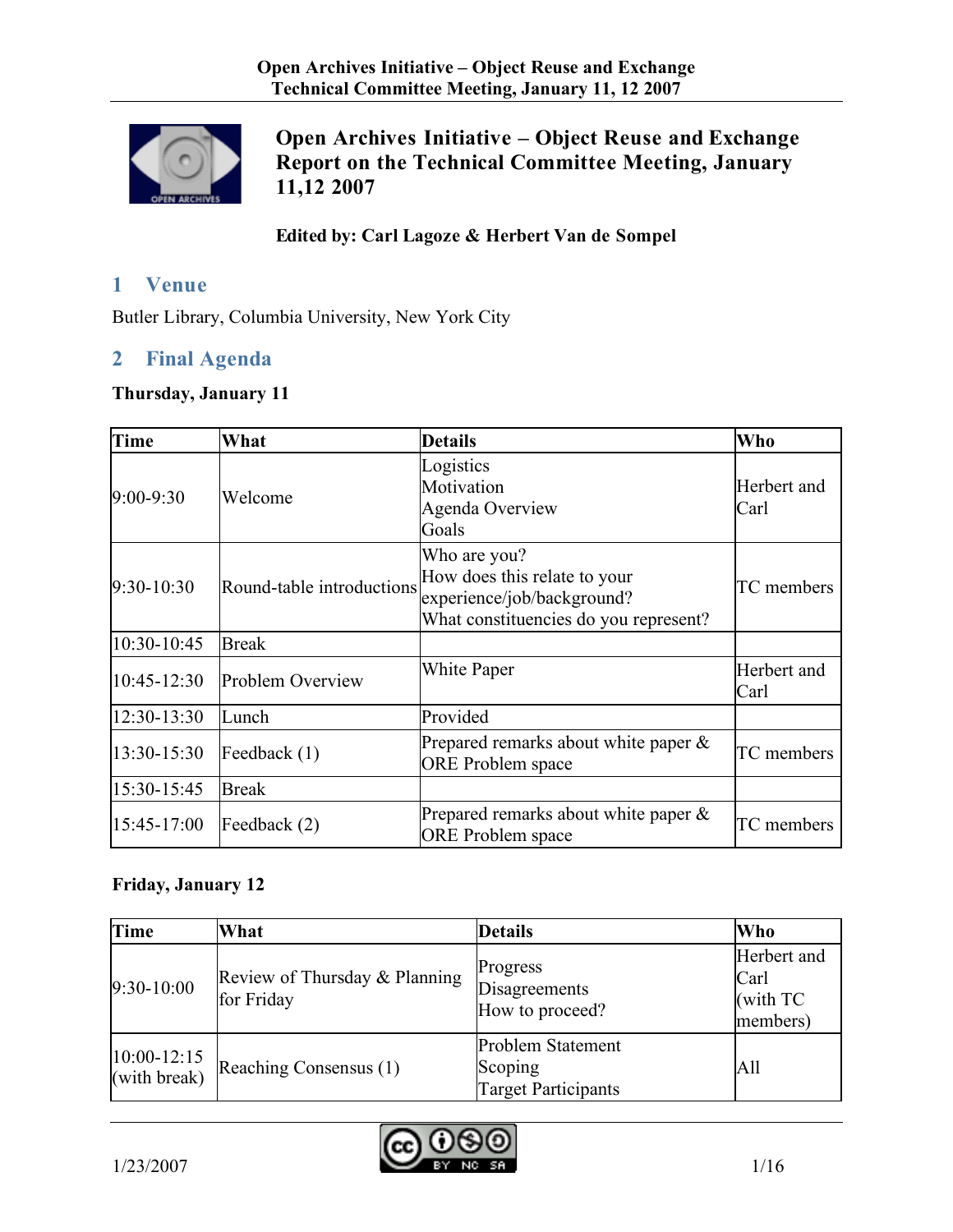| 12:30-13:30                 | Lunch                  | Provided                                                                                                     |                                         |
|-----------------------------|------------------------|--------------------------------------------------------------------------------------------------------------|-----------------------------------------|
| 13:30-17:00<br>(with break) | Reaching Consensus (2) | <b>Use Cases</b><br>Definitions<br>Entities                                                                  | All                                     |
| $16:00 - 16:30$             | Wrap up                | What has been accomplished?<br>When do we meet next?<br>What we need to do between<br>meetings?<br>Reactions | Herbert and<br>Carl (with<br>TC members |

# **3 Attendees: Introductions, Affiliations, Activities and Interests**

## **TIM DILAURO**

- John Hopkins University, Library Digital Programs/Digital Knowledge Center of the Sheridan Libraries
- Active interest in: interface between data and services, big science data repositories, humanities data repositories, digital manuscripts, entity matching, digital preservation
- Ongoing IMLS project with National Virtual Observatory regarding publications that include data

# **DAVE FULKER**

- University Corporation for Atmospheric Research
- Co-founder of NSDL
- Founder of UNIDATA effort regarding exchangeable scientific data objects
- Active interest in: real-time data, data exchange with appropriate semantics, data visualization

# **TONY HAMMOND**

- Nature Publishing Group (NPG), New Technology Group
- 10 years of experience in STM publishing
- Active involvement in specifying NISO OpenURL Standard, info URI
- Active involvement in efforts related to deploying the publishing infrastructure for the digital age including: identifiers (DOI, info URI), multiple resolution of DOIs, OpenURL (NISO standard and pre-standard), SRU, RSS
- Active involvement in NPG's Connotea, and Open Text Mining (OTMI) efforts

#### **PETE JOHNSTON**

- EduServ Foundation
- Proxy for Andy Powell
- Digital Library and eLearning environments
- Active involvement in efforts related to deploying the publishing infrastructure for the digital age including DCMI
- Previously worked at UKOLN

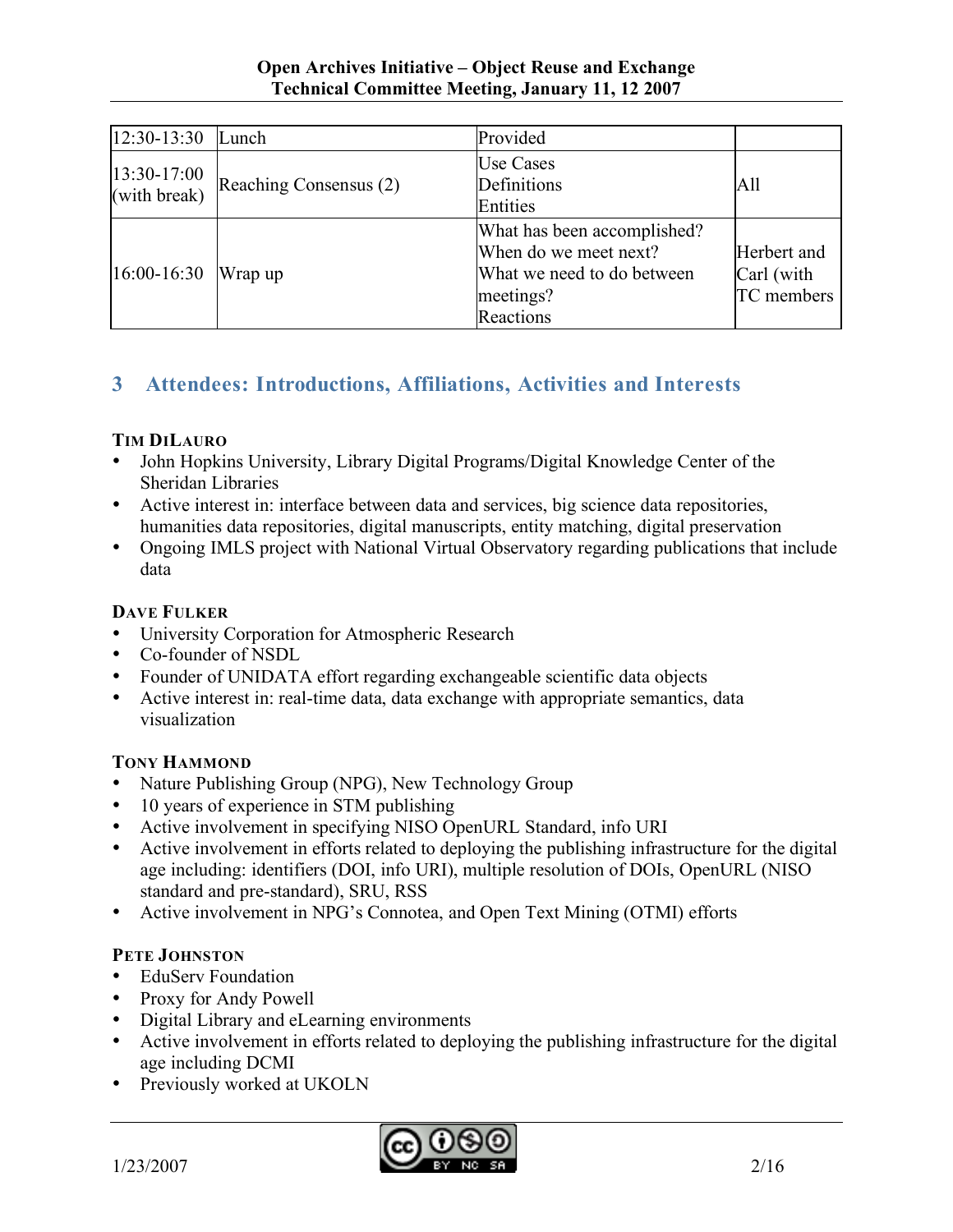• Strong interest in semantic web, web architecture and their application to scholarly and learning repositories

#### **RICHARD JONES**

- Imperial College, Institutional Repository effort
- Previously at University of Bergen (Norway) and Edinburgh University
- Active in DSpace community as committer and member of DSpace Architectural Review Group
- Active interest in Electronic Thesis and Dissertation, moving objects across repositories, linking data, workflow
- Member of JISC Common Repository Interface Group

#### **CARL LAGOZE**

- Cornell University, Computing and Information Science
- Active involvement in specifying OAI-PMH
- Active involvement in other interoperability efforts related to web information systems including Dienst, Dublin Core, Fedora, and the ABC metadata ontology.
- Ongoing research in new forms of scholarly communication including the use of machine learning methods to recognize compound objects on the web and analysis of hybrid social/bibliographic networks.

#### **PETER MURRAY**

- OhioLINK
- Large-scale system for statewide higher education access to A&I databases, full-text collections, catalogues
- Statewide hosted digital content repository
- Active in Fedora community
- Active interest in digital preservation, workflow, versioning

#### **MICHAEL NELSON**

- Old Dominion University, Computer Science Department
- Previously responsible for NASA's Digital Library efforts
- Active involvement in specifying OAI-PMH
- mod oai project to bring the power of the OAI-PMH to Web servers
- Ongoing research efforts in the realm of digital preservation

#### **RAY PLANTE**

- University of Illinois at Urbana-Champaign, National Center for Supercomputer Application, National Virtual Observatory
- Supporting astronomical research over the network: publishing data, resource registries, discovery of services, embedding data products in publications

#### **ROBERT SANDERSON**

- University of Liverpool, Department of Computer Science
- Active involvement in specifying SRU/W

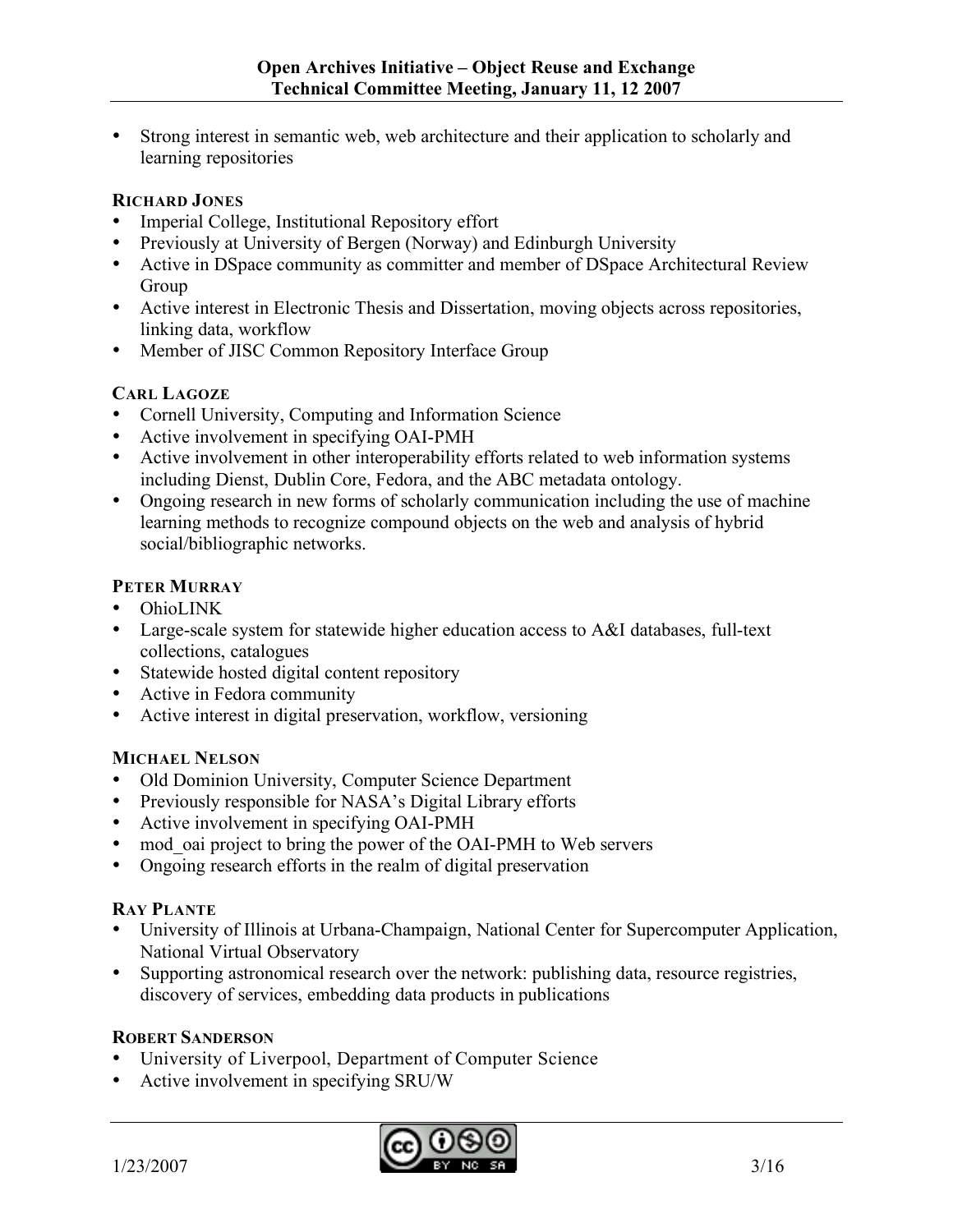- Active involvement in efforts related to deploying the scholarly communication infrastructure for the digital age including: SRU/W, unAPI, OAI-PMH, OpenURL
- Member of UK National Centre for Text Mining
- Close collaboration with San Diego Supercomputer Center
- Active interest in: text and data mining, XML, information retrieval, GRID computing, digital manuscripts

### **HERBERT VAN DE SOMPEL**

- Los Alamos National Laboratory, Research Library, Digital Library Research & Prototyping Team
- Active involvement in specifying OAI-PMH, OpenURL (NISO standard and pre-standard), info URI, MPEG-21 DID and DII
- Active involvement in efforts related to deploying the scholarly communication infrastructure for the digital age including: OAI-PMH, info URI, OpenURL, SFX linking server
- Long-standing interest in helping establish the technical foundations for scholarly communication in the digital age
- Ongoing research efforts in the realm of digital preservation (NDIIP), digital scholarly communication (Pathways), alternative quality assessments of scholarly communication units (MESUR), repository and repository federation architecture (aDORe)

#### **SIMEON WARNER**

- Cornell University, Computing and Information Science
- Long-standing involvement with arXiv.org
- Strong interest in making arXiv an integrated part of the global research environment
- Active involvement in specifying OAI-PMH
- Involved in projects related to OAI-ORE: NSF Pathways (scholarly communication as a cross-repository workflow) and remote submission to arXiv (from CNRS France)

# **JEFF YOUNG**

- OCLC Research
- Active involvement in efforts related to deploying the publishing infrastructure for the digital age including: registries (OpenURL, info URI), identifiers (info URI), OAI-PMH, OpenURL, SRU, RSS
- Developer of some of the most widely used toolkits for OAI-PMH and OpenURL deployment

# **4 Meeting Results**

# *4.1 Intellectual property and OAI-ORE work*

The TC made two decisions regarding the results of the OAI-ORE work:

- 1. All public documents will be covered under a Creative Commons license
- 2. The group made a handshake agreement that there would be no attempt to patent results from the collective OAI-ORE effort

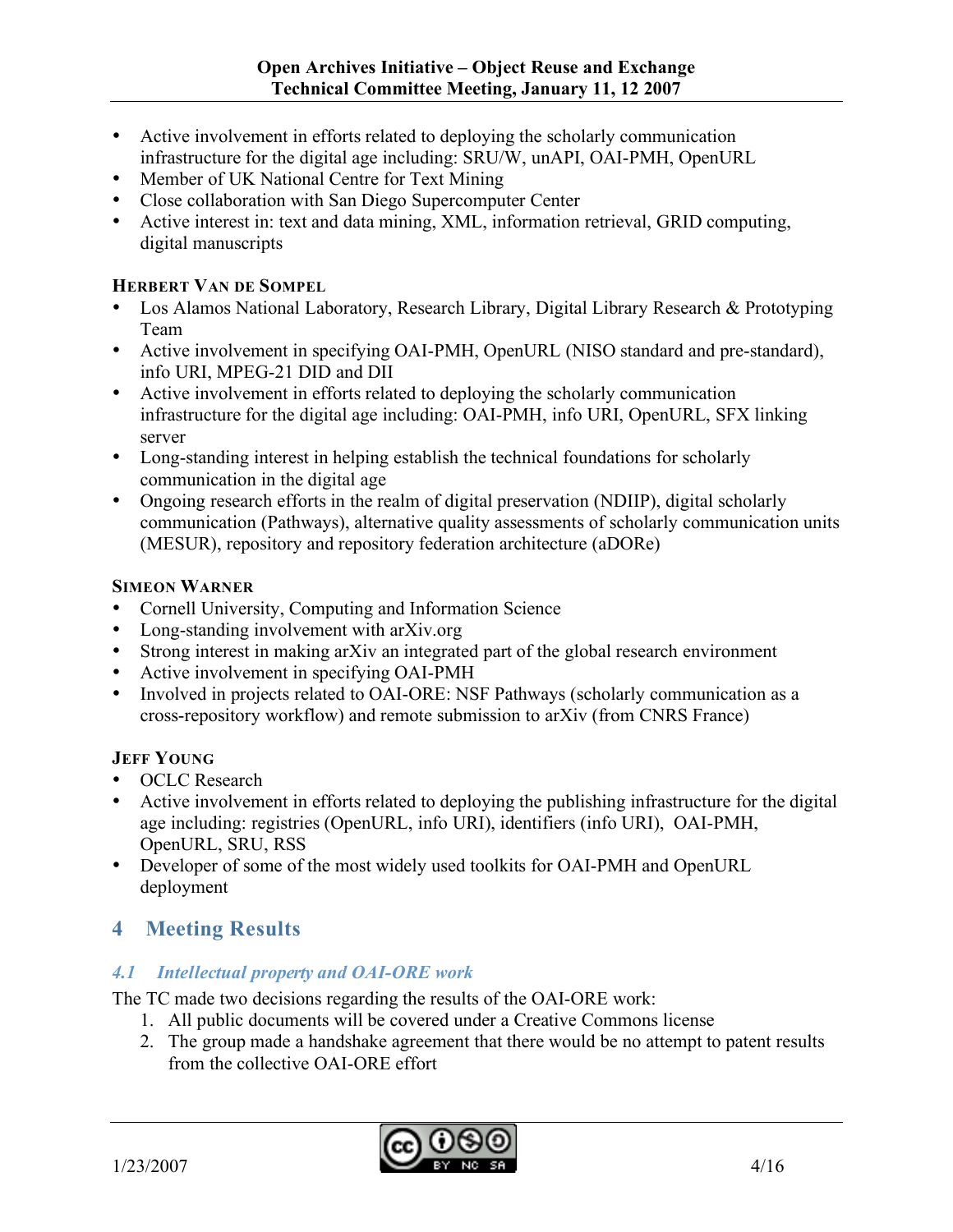# *4.2 Definition of OAI-ORE Objectives*

Develop, identify, and profile extensible standards and protocols to allow repositories, agents, and services to interoperate in the context of use and reuse of *compound digital objects* beyond the boundaries of the holding repositories.

### *4.3 Compound Digital Objects*

Digital content with multiple components that may vary on multiple axes including:

- Content (semantic) types including:
	- o Text, image, video, audio
	- o Datasets
	- o Simulations
	- o Software
	- o Dynamic knowledge representations
	- o Machine readable chemical structures
	- o Bibliographic and other types of metadata
- Media types including:
	- o IANA registered MIME types
	- o Other type registries such as the Global Digital Format Registry (GDFR)
	- Network locations including content from:
		- o Institutional repositories
		- o Scientific data repositories
		- o Social networking sites
		- o General web
- Relationships including:
	- o Lineage
	- o Versions
	- o Derivations

See Figure 1 for a sample (and simple) compound digital object. It depicts an imaginary object from arXiv.org from which several *views* are available. Informally a view can be considered an alternate presentation of the content or meaning of the digital object. In the case of this example these views are the article in various formats, a splash page in HTML, and Dublin Core metadata.

Figure 2 provides a more elaborate and complete depiction of the same object, which now contains a *component.* Informally a component can be considered a subpart of the main object; for example, a dataset, or a chapter. In addition, the figure shows a relationship (for example, a citation) to an external object. Note that the component is logically within the boundary, it is a part, of the primary object, whereas the cited object is outside the logical boundary.

From here onwards, we refer to both components and views of a compound digital objects as *members* of the compound digital object.

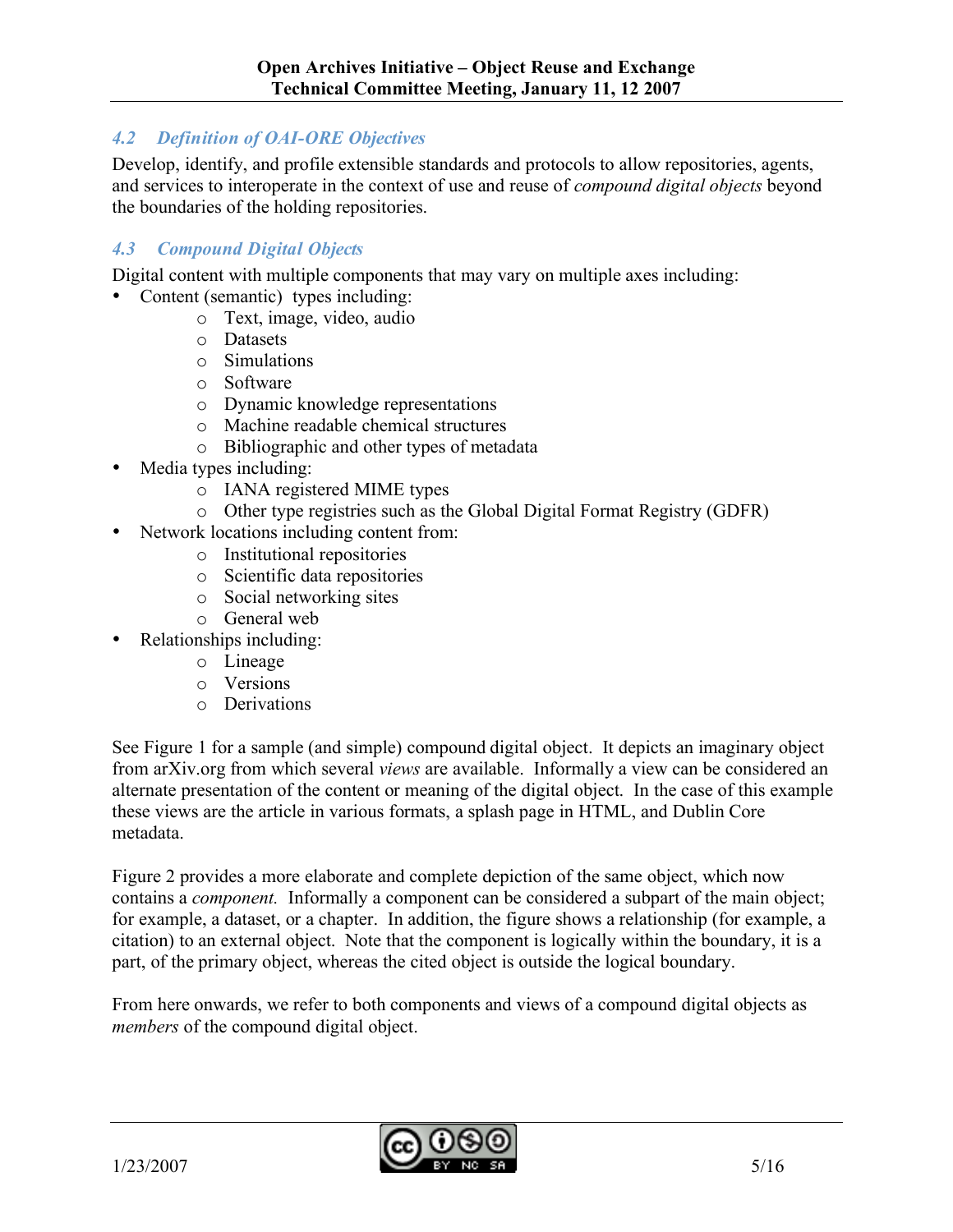

**Figure 1: A sample (simple) compound digital object**



**Figure 2: A more complete picture of a compound digital object**

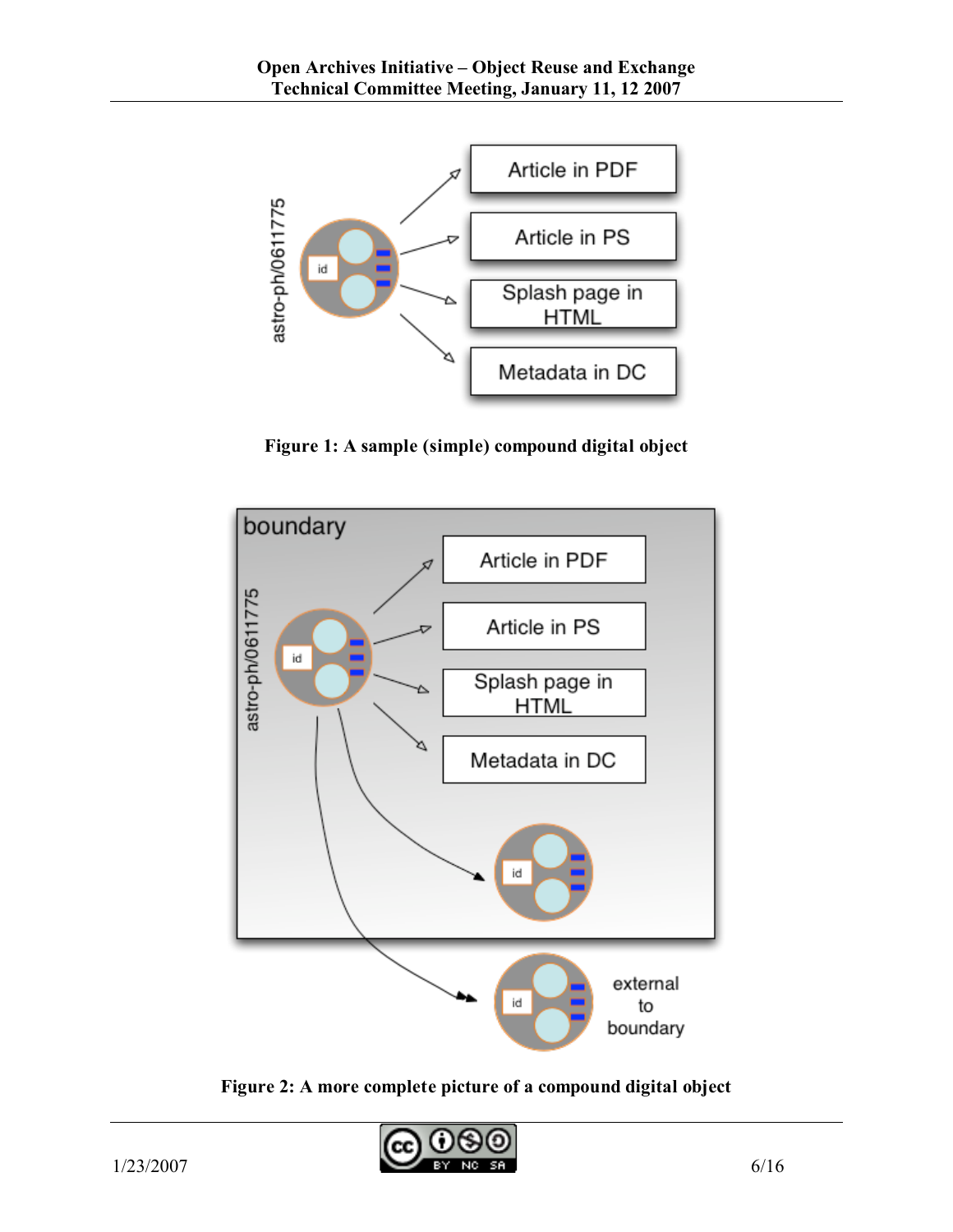### *4.4 Scope of Use Cases and Applications*

The standards and protocols endorsed, profiled or defined by OAI-ORE are intended to facilitate use and reuse of these compound digital objects and their components in the context of workflows supporting research and learning, while supporting notions of reference-ability, longevity, integrity, certification, and reproducibility that are foundations of scholarly communication. These workflows include a variety of services and applications that:

- facilitate discovery of these objects,
- reference (link to) these objects (and their members),
- obtain a variety of disseminations of these objects,
- aggregate and disaggregate these objects.
- enable processing by automated agents

#### *4.5 Target adopters of OAI-ORE standards and protocols*

#### **Systems that manage content including:**

- Institutional repositories
- Research-group and managed personal (ePortfolio) repositories
- Discipline-oriented repositories
- Publisher repositories
- Dataset repositories
- Cultural heritage repositories, including digitized museum and art collections
- Learning object repositories
- Digital and digitized text and manuscript collection management sytems

#### **Systems that consume that managed content including:**

- All the aforementioned systems because, in many cases, those systems also ingest content from other systems and/or provide services over the content they manage.
- Search engines
	- o Specialized/discipline-specific
- General web applications
- Productivity tools including
	- o Authoring tools
	- o Citation management
- Indexing and abstracting services
- Aggregators
- Collaborative environments
- Object-based social network applications
- Data processing applications including
	- o Data mining
	- $\circ$  Text mining
	- o Scientific analysis tools
- Graph analysis applications including
	- o Link checkers
	- o Object-based Citation checkers
- Preservation services and other data management services
- Research assessment services
- Report generation

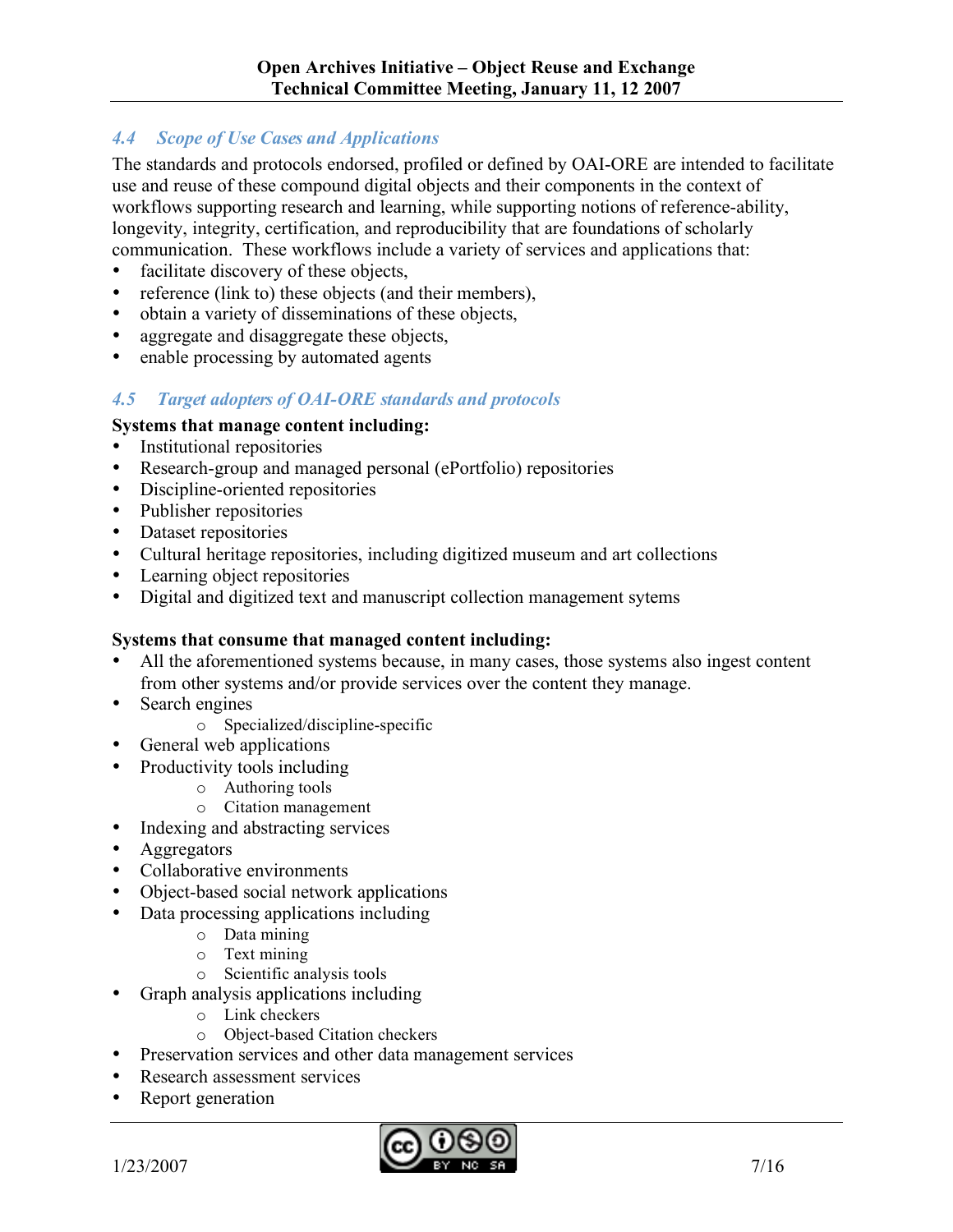• Workflow tools

#### *4.6 Proposed use cases*

Over the next month the members of the technical committee will collaboratively (using a Wiki) develop a set of use cases against which the protocols and specifications will be tested. These use cases should be constructed as follows:

- One paragraph that describes a usage scenario and motivation from the perspective of an end user without describing the technical details of how the scenario is implemented. We note that each use case will inevitably require applications, registries, and services that extend beyond the scope of the OAI-ORE work.
- Commentary on how the protocols and specifications developed by OAI-ORE will facilitate the implementation of the use case.

The draft use cases and the TC members responsible for fleshing them out are as follows:

- Find, collect, analyze, relate, and publish data-oriented scholarly objects Dave Fulker, Ray Plante
- Find, collect, analyze, relate, and publish text-oriented scholarly objects Rob Sanderson, Tony Hammond
- Preservation of compound digital objects Tim DiLauro, Michael Nelson
- Remote submission of compound digital objects Simeon Warner, Jeff Young, Richard Jones
- Citation management Herbert Van de Sompel, Tony Hammond
- Object equivalence recognition (de-deduping) to aid resource discovery Pete Johnston, Andy Powell
- Graph-based quality assessment with eScience focus Carl Lagoze, Peter Murray, Ray Plante

# *4.7 Relationship to web architecture*

The TC spent considerable time analyzing the components of web architecture – URIs, *resources*, *representations* (see Figure 3) – and its implementation via HTTP. The analysis was based on a general consensus that results of OAI-ORE should align and not conflict with web architecture and should use that architecture as a foundation for the standards and protocols developed. As much as possible the OAI-ORE standards should be a specialization of existing web architecture concepts with the goal of meeting the requirements of the target adopters of OAI-ORE standards in the context of the defined use cases.

In the remainder of this report the usage of the terms *resource* and *representation* will be restricted to their definition in the web architecture (see http://www.w3.org/TR/webarch/).

Our analysis of the web architecture led to consensus around the following observations:

- The graph described by the web architecture document contains two types of nodes: o resources*:*
	- These are first-class objects with a standalone identity (URI)

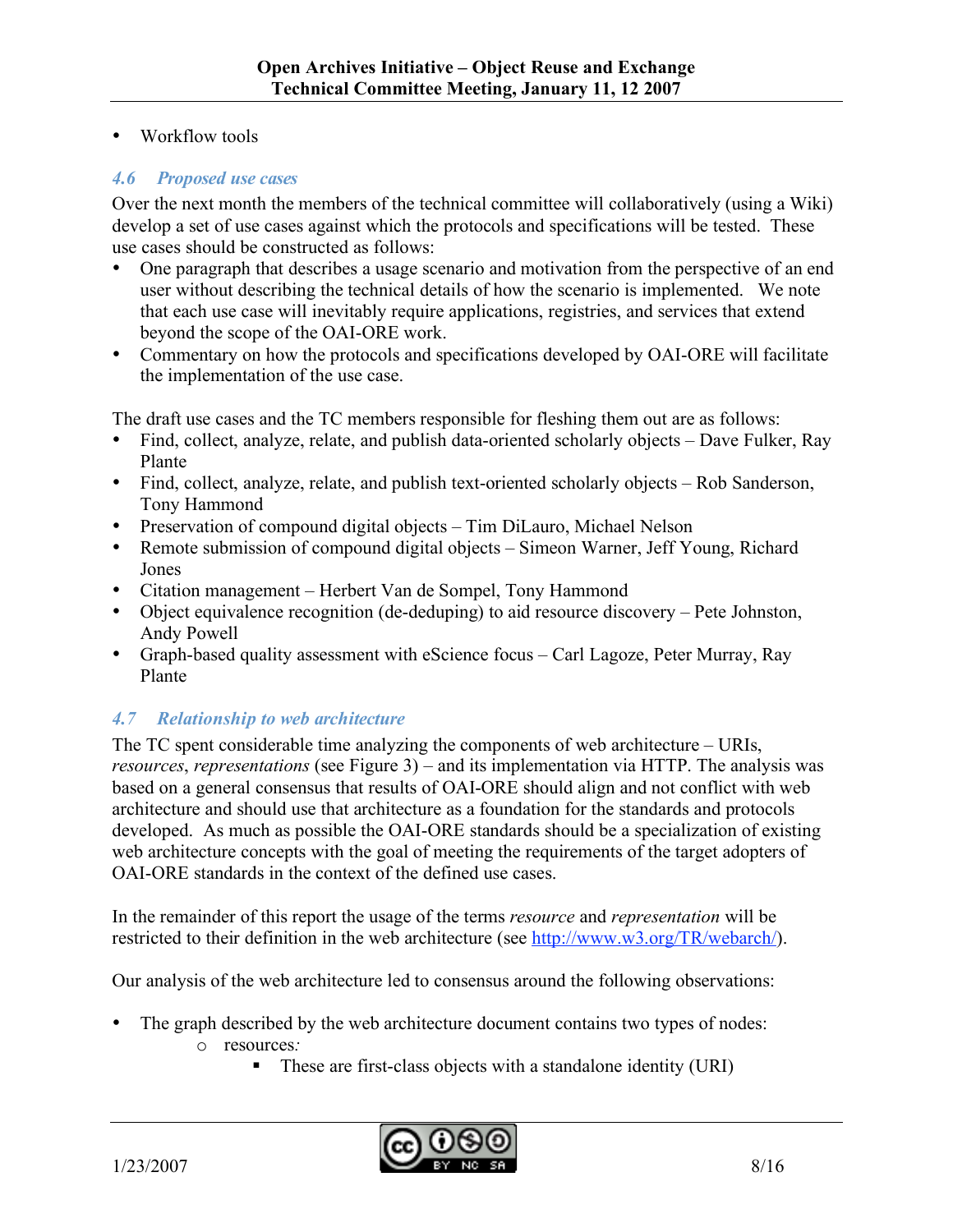- They can be the target of links (or references), and the links may be typed to indicate the nature of the relationships between source and target. The following considerations apply for link typing:
	- It is not widely adopted/exploited in general Web applications;
	- Controlled vocabularies to define link types are not widely adopted;
	- The manner in which to express link types is specific to document formats such as HTML and XML that have their own link tags.
- o representations*:*
	- These are second-class objects that are identified only via the resource that they represent. A representation is the result of applying a service to an identifier of a *resource*. Since there is one-to-many relationship between a resource and its representations, the representations have no unique identity. As a result:
		- There is no means to link (or reference) a representation.
		- They are only accessible through protocol negotiation.
- Although specific document formats (e.g. HTML, XML) express a notion of composite documents, the web architecture does not itself address the question of how to describe the composition of a compound digital object that aggregates a number of resources in multiple content types. Specifically, it does not address the following:
	- o What are the boundaries of a compound digital object, where that boundary contains a finite aggregation of members and a finite set of relationships among those members?
	- o What are the types of relationships between the aggregated members of a compound digital object?



**Figure 3: Web architecture (see http://www.w3.org/TR/webarch/)**

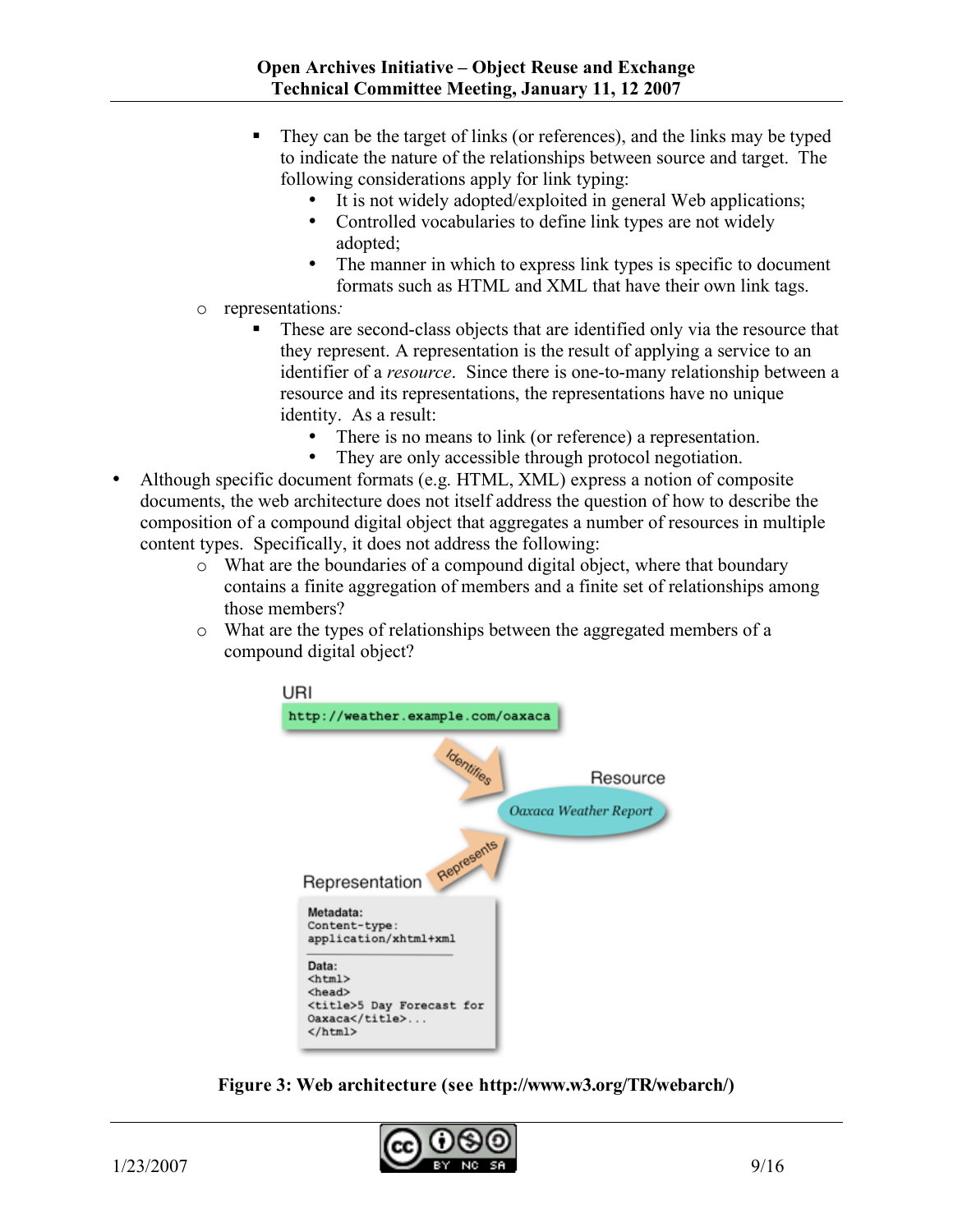# *4.8 Expressing compound digital objects using Web architecture concepts*

As a result of this analysis we agreed on the following points that frame the requirements of the OAI-ORE work in relation to the design features of the web architecture.

A key requirement of the OAI-ORE scenarios for use and reuse of compound digital objects is the ability to unambiguously identify and reference both the compound digital object and its components (e.g.. dataset as sub-object as in Figure 2; chapters of a book; sections of a paper). A further requirement is the ability to unambiguously identify and reference "views" of these components (i.e. the pdf version or the ps version of a journal article). As a result, a compound digital object, its components, and these "views" must be modeled as resources (i.e. they must be identified by URIs) if they need to be available for re-use. **Error! Reference source not found.**Figure 4 contrasted with Figure 5 illustrates the need for this. In the former, the views are representations, without unique identity. In the latter, the views have been broken out to have a one-to-one correspondence to identifiable resources. Note that in both figures, the notion of the boundary of the compound digital object is not expressed.



## **Figure 4: Compound digital object modeled according to Web architecture; specific views not reference-able; boundary of compound digital object not expressed**

It follows that the compound digital objects that are the subject of the OAI-ORE effort must be bounded aggregations of resources and their relationships*.* This aggregation must itself be a first-class identifiable object, because the aggregation corresponds to a logical digital object, which should be reference-able, linkable, etc. Therefore, it must be rooted by an identifying resource, which we refer to as the *ORE resource* (see Figure 6).

The URI of an ORE resource serves as the access point for service requests upon the aggregation. A specific service request on this URI returns a representation that describes the members of the aggregation (including the ORE resource) and their relationships. In the remainder of this document, we refer to this representation as the *ORE representation* (see Figure 6), and to the aggregation described by an ORE representation as an *ORE aggregation*.

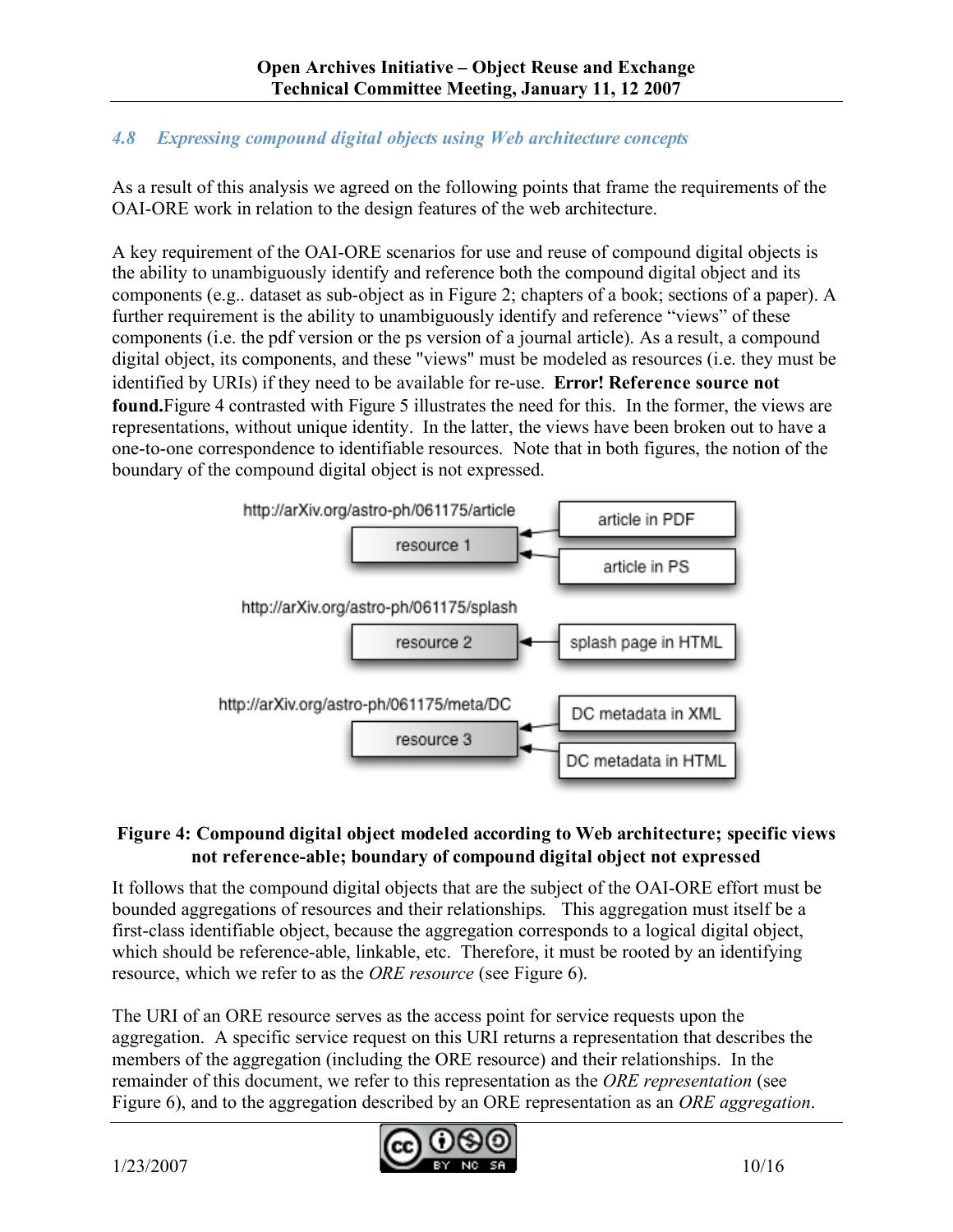

**Figure 5: Compound digital object modeled according to Web architecture; specific views reference-able; boundary of compound digital object not expressed**



**Figure 6: Compound digital object modeled according to Web architecture; specific views referencable; boundary of compound digital object expressed via an ORE representation.**

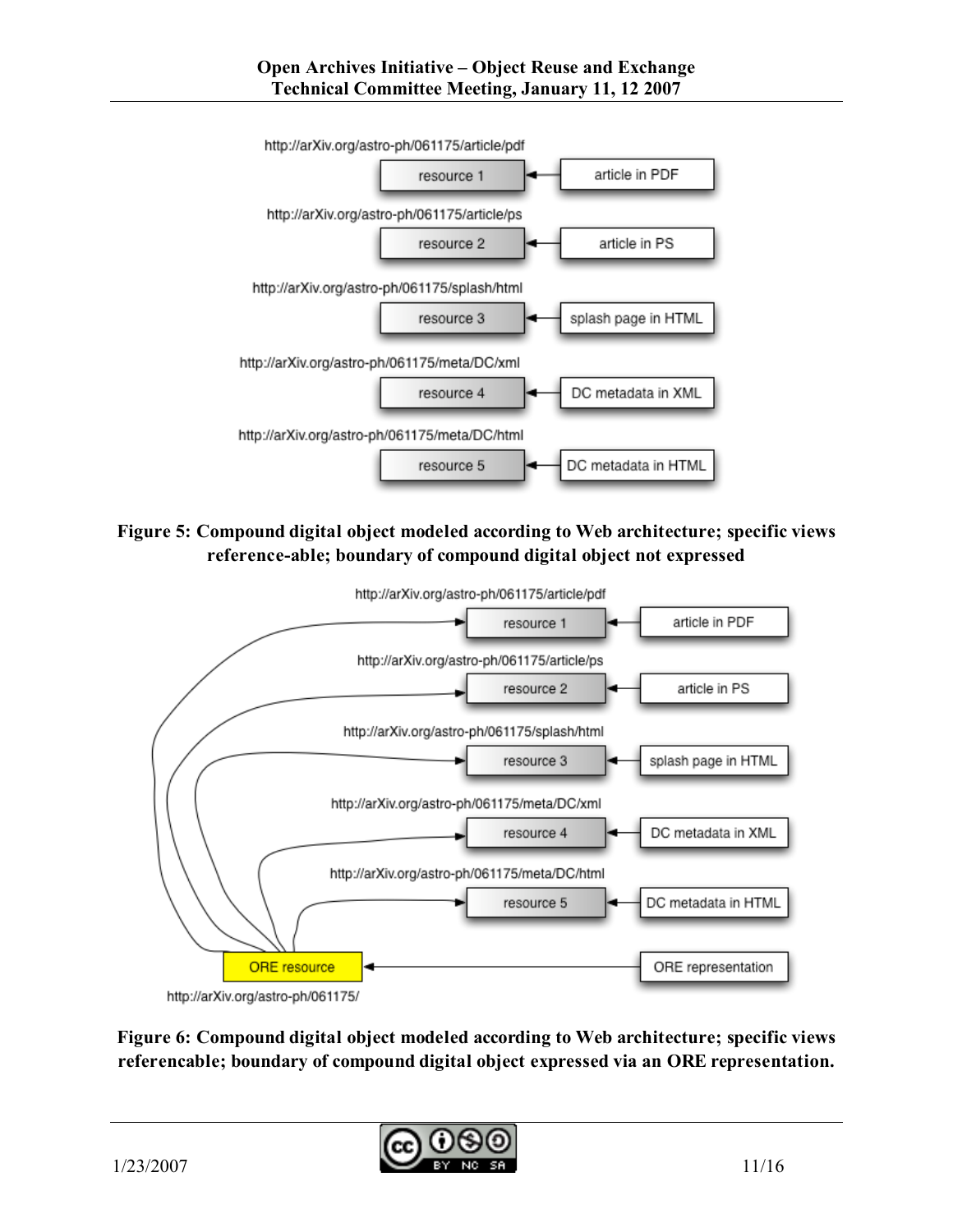Specifically, ORE aggregations form a sub-class of the set of possible aggregations of resources. This sub-class has the following distinguished properties:

- *An ORE aggregation has a boundary*: A key requirement of the OAI-ORE scenarios for use and reuse of compound digital objects is the ability to describe the boundaries – the finite set of resources and relationships – that correspond to compound digital objects. Note that these relationships internal to the boundaries of the ORE aggregation should have defined types that are specifically of a sub-class of all possible relationships - *intra-aggregation relationships (*Figure 7*).* Therefore OAI-ORE must define a standardized model that can describe this boundary and that can be instantiated for ORE resources.
- *The resources in an ORE aggregation may have relationships to resources external to the aggregation*: A key requirement of the OAI-ORE scenarios for use and reuse of compound digital objects is the ability to express relationships between the members of a compound digital object (the resources in the ORE aggregation) and resources that are external to the aggregation. These relationships external to the boundaries of the ORE aggregation should have defined types that are specifically of a sub-class of all possible relationships - *interaggregation relationships (*Figure 7*)*. Therefore the model defined by the OAI-ORE must describe the typed relationships between resources in an ORE aggregation and external resources.



**Figure 7: Compound digital object modeled according to Web architecture; specific views referencable; boundary of compound digital object expressed via an ORE represenation; inter and intra object relationships.**

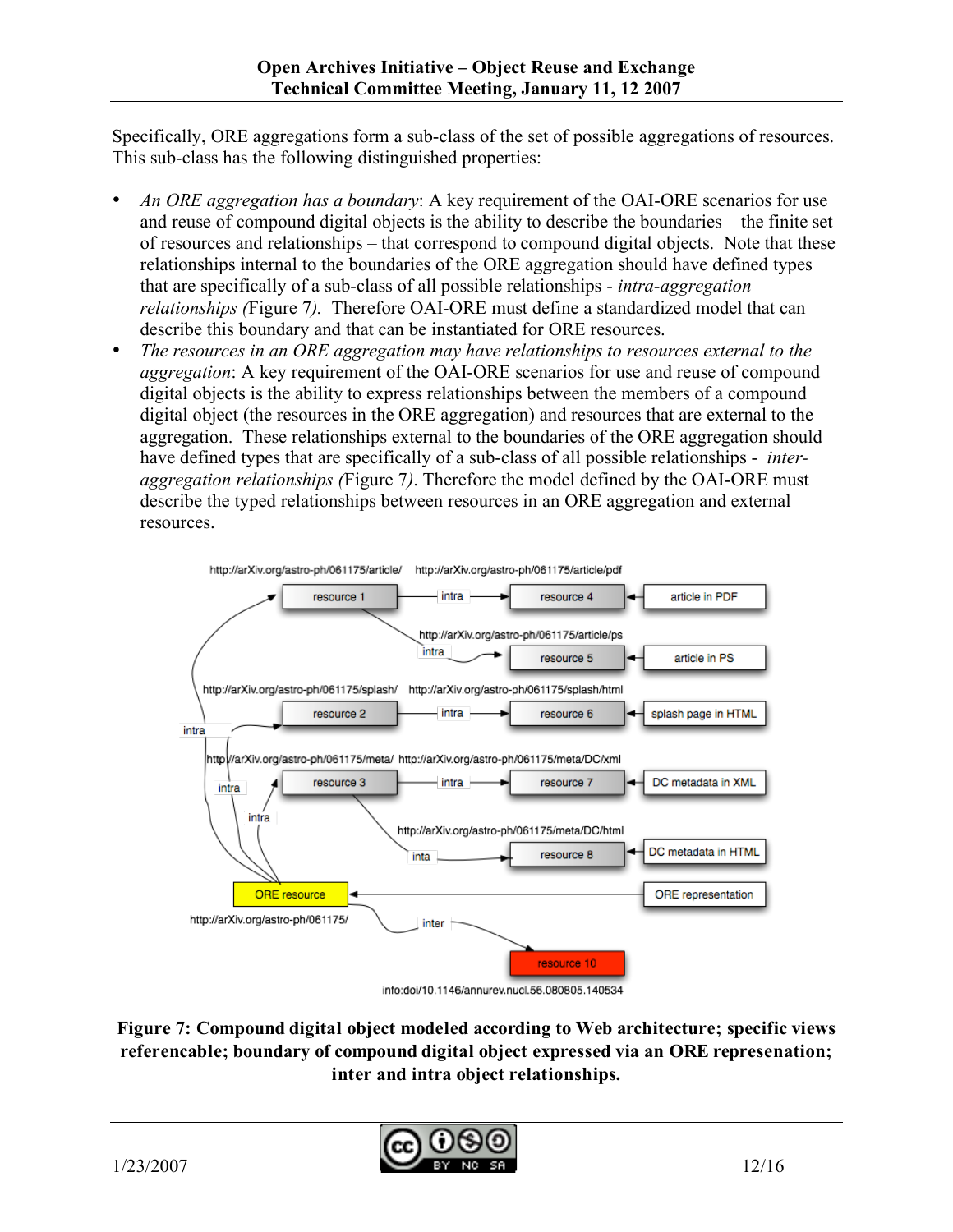Representations should not explicitly be included in an OAI-ORE model for compound digital objects. Of course the end product of any web transaction applied to a resource is a representation. Since ORE service requests, described later are a sub-class of web transactions, they ultimately return representations.

## *4.9 A model for aggregating web resources and expressing their relationships*

In order to fulfill the OAI-ORE requirements enumerated above, we **tentatively** define the following aspects of the OAI-ORE work:

- **I)** Define a *model* (referred from here on as the *ORE Model)* that describes an ORE aggregation – a finite set of resources and the relationships among the resources of that aggregation – and the relationships between that ORE aggregation and its member resources and resources that are external to the ORE aggregation. The aspects of that model and the aggregations that it describes are as follows:
	- A) The model formally describes a connected sub-graph with nodes that are resources, with optional typing (e.g. content-type, media-type, etc.), and edges that are intraaggregation relationships between the resources that fall into two classes:
		- 1) *hasPart* that defines a containment relationship.
			- *(i)* Examples are chapters of a book, sections of a research paper (e.g., abstract, introduction, etc.)
			- *(ii)* This relationship is recursive; i.e., the target resource of a *hasPart* relationship can be the source of additional relationships.
		- 2) *hasView* that defines a relationship whereby the target resource is a presentation or view of the source *resource*.
			- *(i)* Examples are alternate formats of a scholarly paper (e.g., pdf, word, etc.) or a structured metadata (e.g., Dublin Core) presentation of that paper modeled as autonomous resources.
			- *(ii)* The target of the *hasView* relationship is always a leaf node; i.e., it can never be the source of further relationships.
	- B) The connected graph has the following additional characteristics:
		- 1) It may be a sub-graph of a larger connected graph since multiple digital objects may be logically aggregated within another digital object via the hasPart relationship.
		- 2) It is a rooted graph with the root being a distinguished node that is an *ORE resource* with the following characteristics:
			- *(i)* All other resources (nodes) in the sub-graph that is the respective ORE aggregation can be reached by following the directional relationships (*hasPart* and *hasView*) from ORE resource.
			- *(ii)* The URI of that *ORE resource* is the URI of the logical unit that is the compound digital object.
			- *(iii)*The ORE resource provides access to instances (serializations) of the model through OAI-ORE services as defined in the next section.
	- C) The ORE Model defines one other relationship, *hasRelationshipTo,* which expresses relationships between resources within the ORE aggregation (confined by the *hasPart* and *hasView* relationships) and *resources* external to the aggregation. We expect that

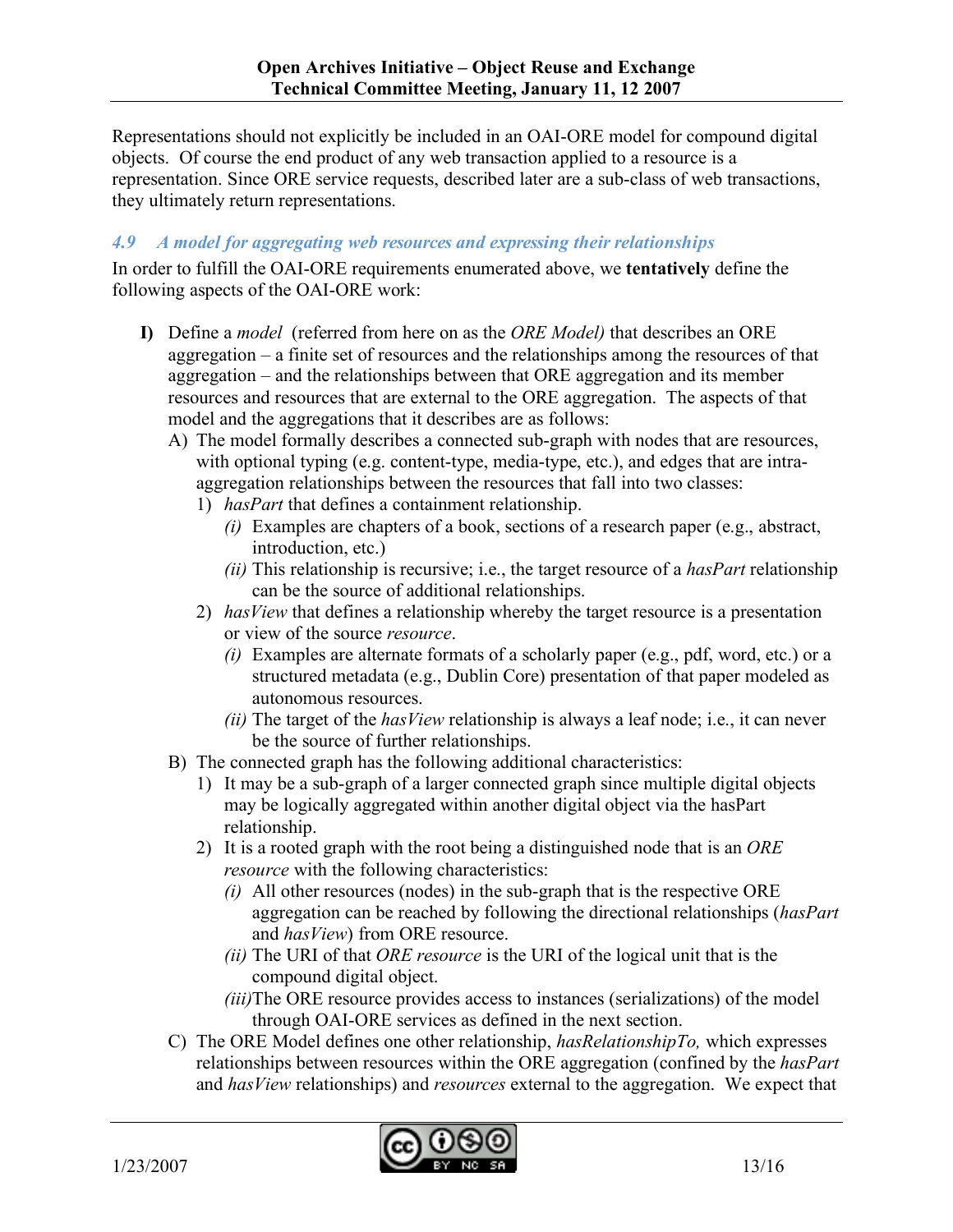relationship will be specialized due to application or community based needs to accommodate semantics such lineage, derivation, citation, etc.

**II)** Define a format that can be used to serialize instances of the ORE Model. This format can be defined using schema mechanisms such as XML schema, OWL, etc.

**III)** Define a mechanism to associate instances of the model with ORE resources, and thereby provide the basis for services upon the defined aggregations of resources.

Figure 8 shows the compound digital object of the previous pictures expressed according to the above preliminary ideas regarding the ORE Model. Figure 9 shows an initial rendering of the ORE Model.



**Figure 8: Compound digital object modeled according to (preliminary) ORE Model. Specific views referencable; intra (hasPart, hasView) and inter (hasRelationshipTo) relationships.**

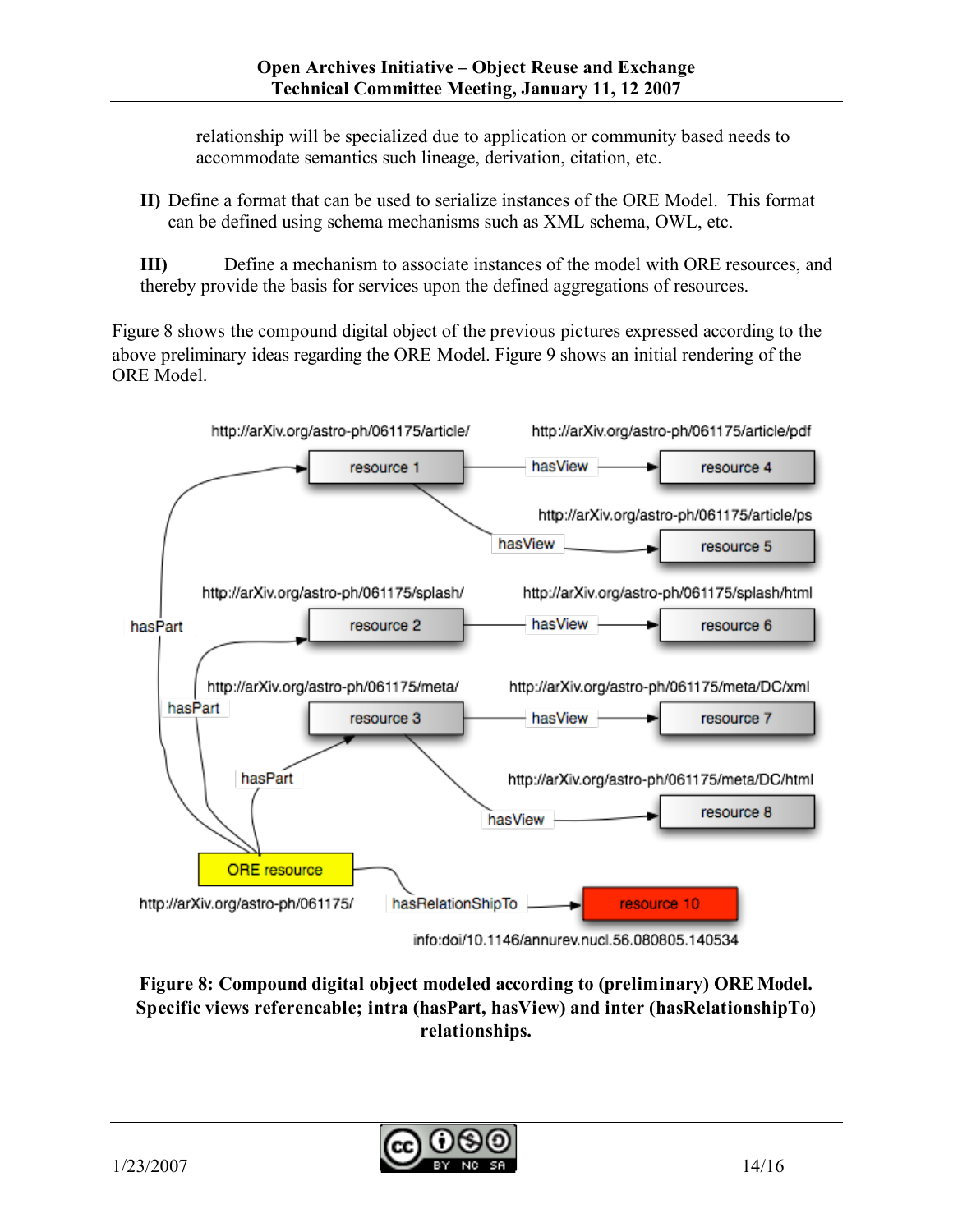



#### **Collections and other aggregations**

The model described above does not formally describe collections and similar resources. The group spent some time discussing these concepts, especially in the context of Pete Johnston's presentation. No formal agreement or consensus was developed around these concepts. Informally we agreed that they might be specialized forms of aggregations of objects that we wish to model (for example by typing resources). Further work clearly needs to be done in this area.

#### *4.10 Defining OAI-ORE services*

OAI-ORE services are transactions that exchange instances of the model described above. These instances are associated with ORE resources that, as described in the previous section, are the access point for operations on an aggregation of web resources. We define three classes of transactions that form the basis of the OAI-ORE service framework:

- *Harvest*: a request for a batch of instances that correspond to the ORE model from a set of ORE Resources. One typical application of this service is by robots from search engines.
- *Obtain*: A request for an instance that corresponds to the ORE Model from a specific ORE Resource. Typically this transaction will initiate an access transaction for the compound digital object or parts thereof.
- *Register*: A request to add new nodes or relationships to an ORE aggregation. Typically this will be take the form of adding a new compound digital object to a collection or repository.